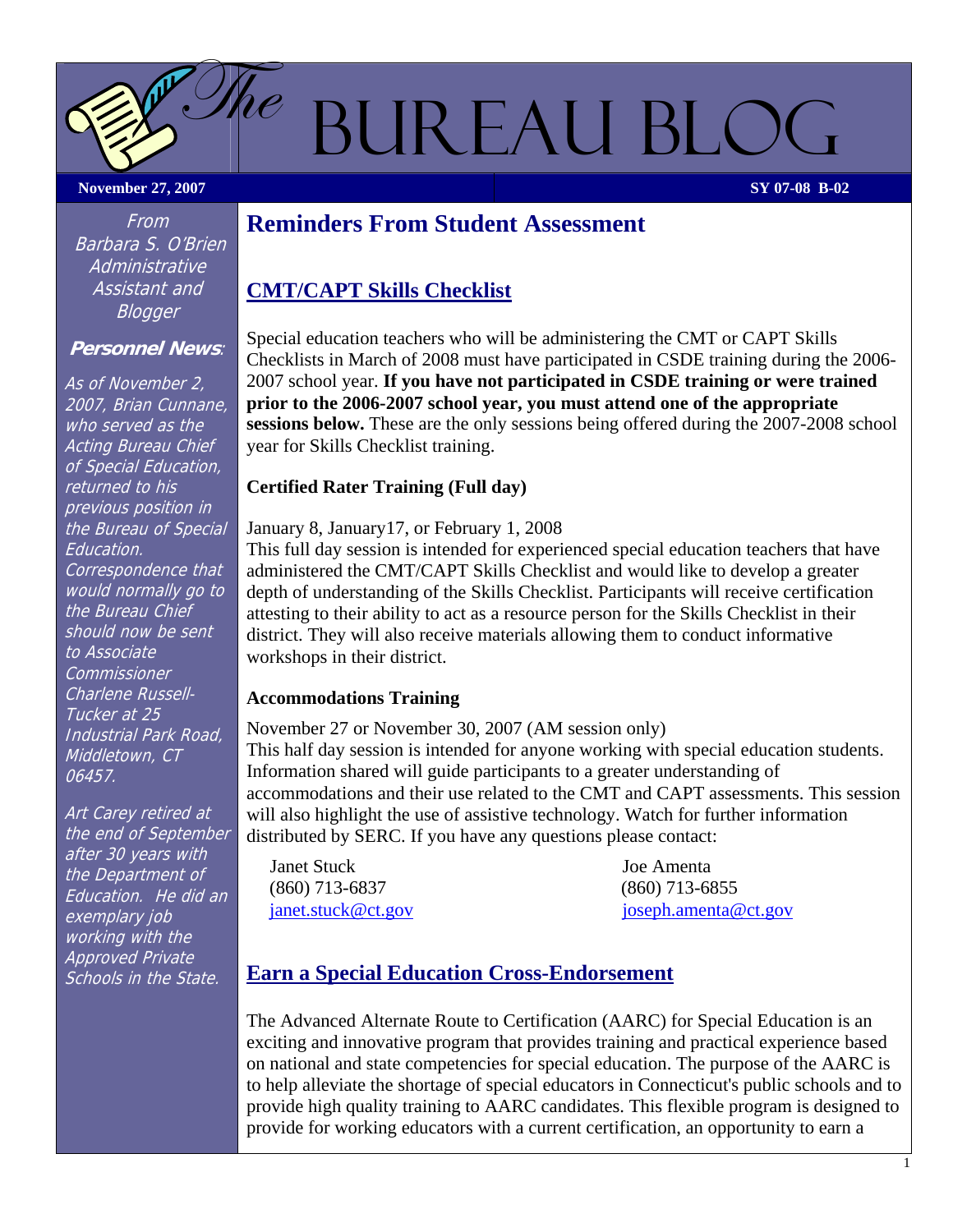Mary Jean Schierberl, Education Consultant, will be coordinating the Bureau's Approved Private Special Education Program activities until Art's replacement is hired. Please call her at (860) 713-6943 with questions.

Jacqueline Kelleher, who earned her MA in Education and her Ph.D. in Educational Psychology from UCONN, has joined the staff of the Bureau of Special Education as Education Consultant for General Supervision and Autism. She came to us from New York City, NY, where she worked with the Beginning with Children Foundation.

She has worked as an administrator in higher education as well as teaching Special Education and English Language Arts at the secondary level.

She is currently also an assistant professor and instructor in psychology, instrument design, behavior management, classroom assessment and program evaluation.

cross-endorsement in comprehensive special education, K-12 within a year's time. As of October 2007, CREC initiated a "rolling" admission where interested teachers can enroll and begin the process during the school year. Certification can be achieved after all the requirements to the program have been satisfied, including: competency based portfolio assignments; flexible field work and clinical options; Saturday, summer, and online class sessions; and passing the Praxis II in special education. For more information, an application or program details, please visit: [http://www.crec.org/tabs/index.php.](http://www.crec.org/tabs/index.php)

## **District Annual Performance Reports (APRs)**

In early September, the Department issued each district's Annual Performance Report based on the Connecticut State Performance Plan (SPP) indicators around IDEA Part B for 2005-06 data. District specific data was publicly disseminated. A determination was made based on that data, in which districts were assigned to one of four categories: Meets Requirements, Needs Assistance, Needs Intervention, and Needs Substantial Intervention. Each district's APR can be found on the Department's website at: [http://www.csde.state.ct.us/public/cedar/apr/apr\\_reports/2005-06/index.htm.](http://www.csde.state.ct.us/public/cedar/apr/apr_reports/2005-06/index.htm)

Further information regarding Connecticut's SPP and the determinations process can also be found on the Department's website at:

[http://www.sde.ct.gov/sde/cwp/view.asp?a=2626&q=322094.](http://www.sde.ct.gov/sde/cwp/view.asp?a=2626&q=322094) Connecticut will be submitting the updated state level Annual Performance Report to the United States Department of Education's Office of Special Education Programs (OSEP) by February 1, 2008. Subsequent to the state submission, the Department will be issuing updated district APRs and determinations based on 2006-07 data.

## **PJ Settlement Agreement Data Submission**

All districts in the state have begun submitting data on all special education students as of November 15 into Special Education Data Application and Collection (SEDAC). This submission fulfilled those districts' obligation to submit PJ specific data by October 1. **There is no additional submission, disk completion, etc., necessary at this time**.

Selected districts that received PJ Settlement Agreement Summative Evaluation reports recently (these are the 43 districts that have been identified for the past several years for closer scrutiny under the PJ Settlement Agreement) may be required to submit further data later this year (refer to the Summative Evaluation Report dated September 20, 2007, to determine if your district is one that needs to provide data in the future). These districts will be given sufficient notice to update their SEDAC data prior to the date of the next submission slated for March 1, 2008. The State plans to have districts utilize SEDAC for future PJ Settlement Agreement submissions and does not anticipate utilizing data disks any further.

If you have any questions about the current submission or updating of PJ Settlement Agreement data, please contact Dr. Lynn Toper at (860) 713-6941 or Anne Louise Thompson at (860) 713-6936.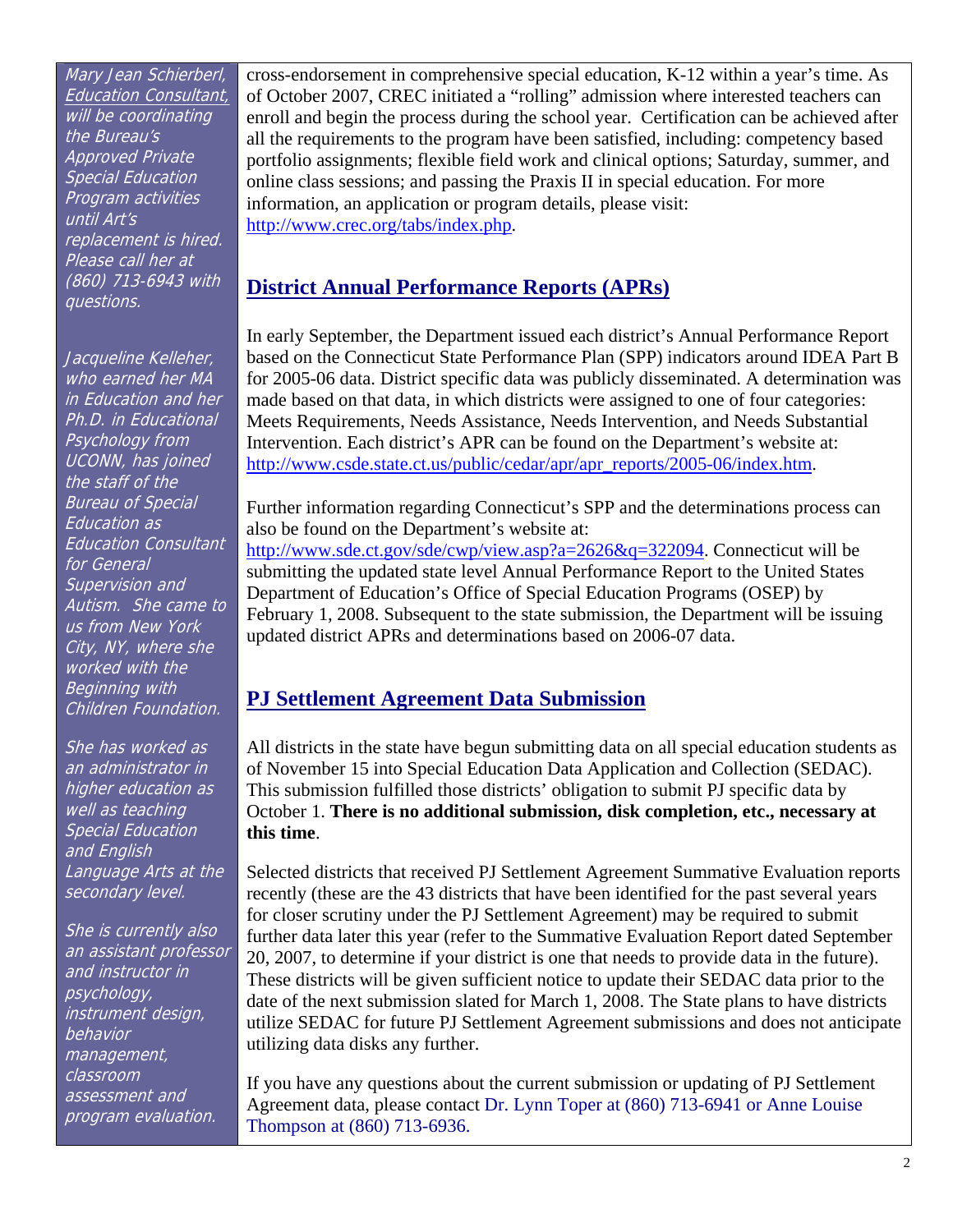Dr. Kelleher is the proud parent of four, including identical twins on the autism spectrum.





For professional development and technical assistance offerings contact State Education Resource Center (SERC) 25 Industrial Park Road Middletown, CT 06457 (800) 842-8678 (860) 632-1485 Fax: (860) 632-8870 [www.ctserc.org](http://www.ctserc.org/)



## *P.J. et al. v. State of Connecticut, Board of Education, et al.* **Settlement Agreement**

The *P.J. et al. v. State of Connecticut, Board of Education, et al.* Settlement Agreement has reached the end of the five years of court jurisdiction stipulated in the agreement. For an additional three more years until August 13, 2010, the Court has jurisdiction to entertain plaintiffs' motions for the state's substantial noncompliance with the agreement.

For the past five years, an Expert Advisory Panel (EAP) has advised the Department and the court regarding the implementation of the Agreement, setting benchmarks and targets for each school district and the state. The final report of this panel to the Court in February 2007 makes recommendations particularly regarding those districts that have not attended to the agreement, the critical role of general education leadership in addressing the agreement, expectations of the state for monitoring and implementing sanctions for specific districts, as well as continued training and technical assistance to support districts with implementation of effective practices. The state's and EAP's reports are located on the SDE website at:

<http://www.sde.ct.gov/sde/cwp/view.asp?a=2626&q=320792>. Please refer to these for specific information contained therein regarding specific districts. While many districts need to make progress, others should be recognized for the significant work to date, resulting in positive outcomes for students! Continued vigilance is critical to sustaining these successes.

## **Statewide - LRE Goals 1, 3, 4, and 5 from 1998-2006 (CT data)**

| <b>GOAL</b> |                                                                                       | 1998    | 2002  | 2006  |
|-------------|---------------------------------------------------------------------------------------|---------|-------|-------|
|             | $\%$ of CT K-12 students with ID/MR* in<br><b>Regular Class</b>                       | $9.1\%$ | 11.5% | 44.7% |
| 3           | Mean % of time CT K-12 students with<br><b>ID/MR*</b> spend with non-disabled peers   | 30.7%   | 37.5% | 67.7% |
| 3           | Median % of time CT K-12 students with<br><b>ID/MR*</b> spend with non-disabled peers | 21.5%   | 34.8% | 76.0% |
| 4           | <b>Home School Enrollment for CT K-12</b><br>students with ID/MR*                     | No data | 71.3% | 79.8% |
| 5           | $\%$ of CT K-12 students with ID/MR*<br>participating in Extracurricular activities   | No data | 20.2% | 47.2% |

\*Intellectual Disability/Mental Retardation

#### **Goal 1- Comparison to the Nation (1997 comparison to 2005)**

| 1997-98                                     | 2005-06                                     |                          |
|---------------------------------------------|---------------------------------------------|--------------------------|
|                                             | CT-10% Regular Class   CT-32% Regular Class | Based on federal data    |
| US-13% Regular Class   US-14% Regular Class |                                             | tables which are similar |
| $CT = 25th$ in the nation                   | $\Gamma$ CT = 7 <sup>th</sup> in the nation | but not identical to CT  |
| 16 states are 2x CT %                       | 0 states are $2x$ CT %                      | data above               |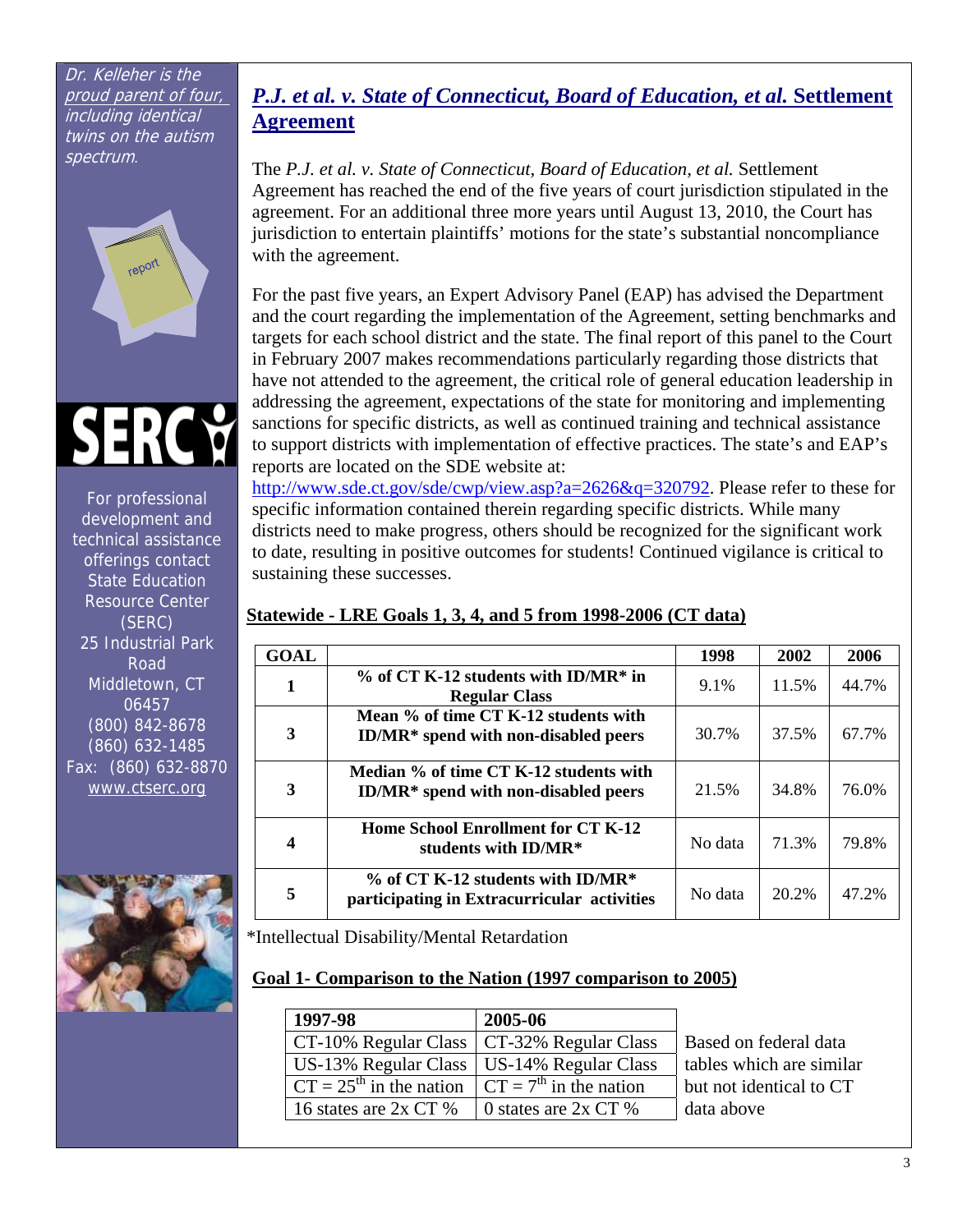## Additional

Resources: Parent Training and Information center

(PTI) CPAC 1-800-445-2722 Fax: (860) 739-7460 (860) 739-3089 V/TDD [www.cpacinc.org](http://www.cpacinc.org/)

**Tenth Annual Youth Leadership Forum For Students With Disabilities (YLF 2008)**

The Tenth Annual Youth Leadership Forum (YLF) 2008 will be held from July 21 - July 24, 2008, at the University of Connecticut in Storrs. Forty (40) high school sophomores and juniors with disabilities, who represent the state in terms of geographic region, gender, ethnic background and disability, will be selected to attend the forum. The goal of YLF is to offer high school students with disabilities in Connecticut, an educational and motivational forum where they can explore and develop their leadership potential in an atmosphere of

#### **Goal 2- Disparate Representation from 2002-2005**

(Federal and 2006 state data will not be available until 2007-08).

#### ID Black

- Six districts and the State of Connecticut have had overrepresentation for students who are black and identified as having an Intellectual Disability (ID) in at least one year since 2002-03.
- For 2005-06, only one district and the State had an overrepresentation of black students identified as ID.

#### ID Hispanic

- Two districts and the State of Connecticut have had overrepresentation for students who are Hispanic and identified as having an Intellectual Disability (ID) in at least one year since 2002-03.
- For 2005-06, only the State of Connecticut had an overrepresentation of Hispanic students identified as ID.

#### **Other Requirements of Settlement Agreement**

- Additionally, the Connecticut State Department of Education (CSDE) needed to provide monitoring that addresses the implementation of students' Individual Education Plans (IEPs), and use of promising practices for students to access the general curriculum and be educated in general education classes. Most recently, the CSDE has conducted observations of IEP implementation in general education classes and other school and community settings to examine this. Following is information gathered from these observations of practices over the past 18 months:
- Observations were held in approximately 125 school districts.
- Approximately 650 observations took place in general education classes and 90 in other school/community environments.
- Districts were provided with limited advanced notice of visits.
- Each observation lasted approximately 15-20 minutes with the state consultant using a scoring rubric.
- Scoring Rubric Indicators (% of statewide observations acceptable for this indicator):
	- 1. Student seated with the class (84%);
	- 2. General education teacher provider of instruction (82%);
	- 3. Student engaged in same activity as others (84%);
	- 4. General education teacher checks for student's understanding of lesson (80%);
	- 5. Peer assistance occurring like for other students (34%);
	- 6. Peer interactions comparable to other students (57%);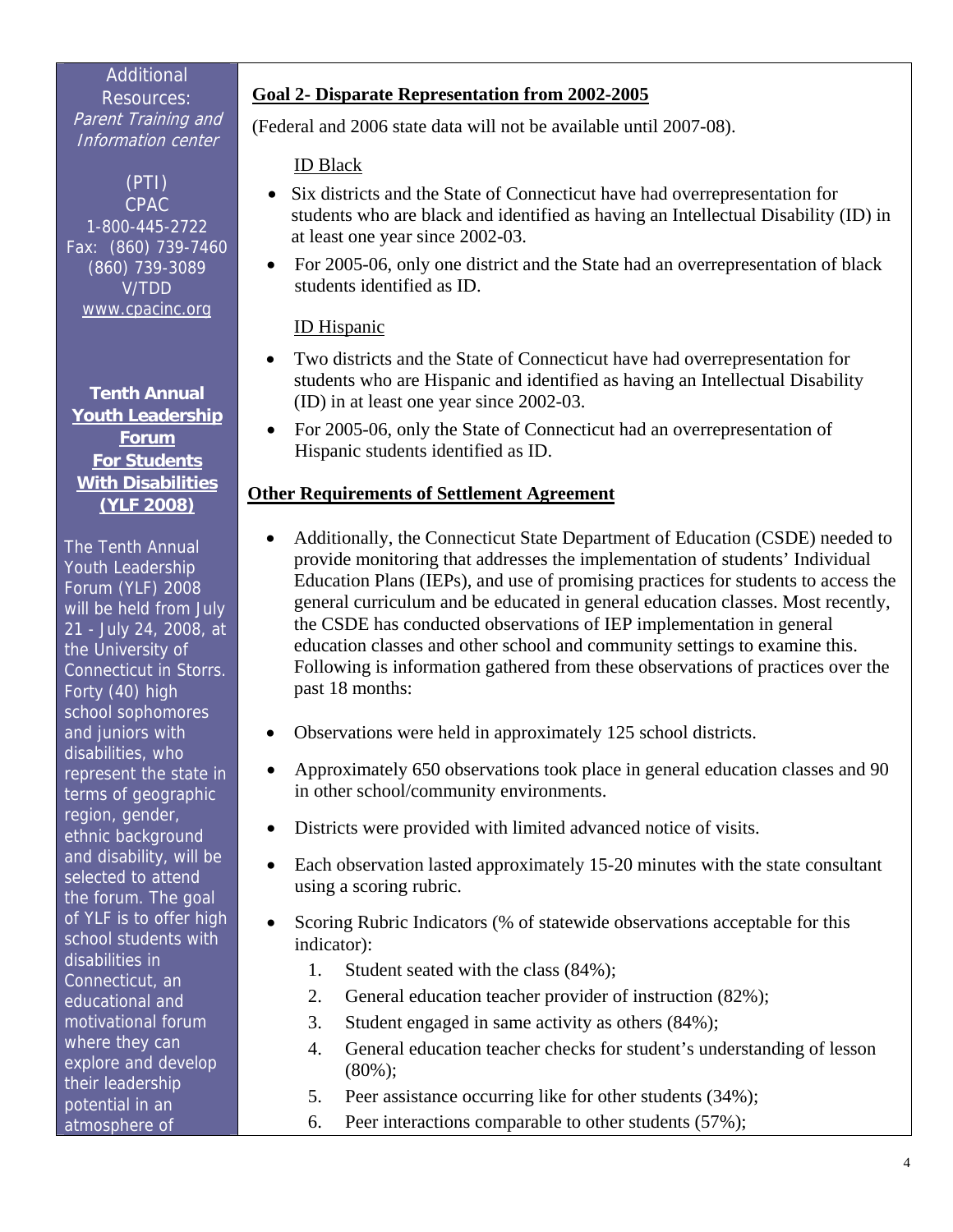#### support and encouragement.

The YLF application can be downloaded by going to [www.ctylp.org](http://www.ctylp.org/). Please forward this information to appropriate staff at your high school(s). If you have additional questions, please contact Karen Halliday at [KarenH1203@aol.com](mailto:KarenH1203@aol.com)

#### **Back To School Event in Podcast**

Audio recordings of the **Fourth Annual CSDE Back to School Meeting**,

held September 19, 2007, at the Crowne Plaza in Cromwell, are now available at: [http://ctserc.org/pod](http://ctserc.org/podcasts) [casts.](http://ctserc.org/podcasts) Each of the five segments can be streamed directly from the site or downloaded as an MP3 file. **Corresponding PowerPoint** presentations are also available where applicable. The entire event is approximately three hours long, with an hour-long segment that was provided to answer the questions raised at the meeting. Please share this information with your colleagues. If you have questions

- 7. Actively engaged in activity and understands concept/skill (99%);
- 8. IEP goals and objectives incorporated into lesson and instruction (89%);
- 9. IEP supports, services, accommodations, modifications evident in activity (96%); and
- 10. Paraprofessional assists without interfering with peer interaction or fostering an over reliance on his/her assistance (58%).
- 7/10 indicators occurred at acceptable levels in 80% or more of the cases.
- Substantially lower acceptable levels were found with indicators regarding peer interactions (#5 and #6) and the role of the paraprofessional (#10).

## **Future Expectations**

- We need to have **continued vigilance** during the next three years during which plaintiffs can file for noncompliance. We want **to assure sustainability** of the hard work to date through on-going monitoring, parent support, technical assistance to schools, and data analysis to guide these activities.
- For **the numerous districts that have not attended to this lawsuit,** the state will be monitoring districts through the federal State Performance Plan accountability system through which **districts received a report in early September indicating their district's status with the Settlement Agreement and requirements for improvement.** This is part of our plans for state sustainability and continuous improvement of districts still in need of improvement.
- Tremendous positive changes have occurred in our schools in response to this Settlement Agreement with **instructional practices and staff deployment allowing for a wider range of student learners to be effectively educated** using: cooperative learning strategies; co-teaching or collaborative teaching arrangements; data driven instructional decisions; and heightened use of technology to aid instruction.

## **Recent Plaintiffs' and Defendants' Activities**

- Plaintiffs' are currently undergoing discovery. Through court action in the spring of 2007 the plaintiffs' had 25 national experts in five teams observe approximately 100 students, review files and interview staff in 23 school districts.
- Over the past six months the plaintiffs have filed multiple requests through freedom of information and court motions for purposes of discovery of information to determine if the state is in substantial noncompliance. What amounts to over six file cabinets of material have already been provided in the past year with additional material currently being collected.
- CSDE anticipates extensive requests for data from the plaintiffs in the next three years and currently is attempting to respond to immediate requests still requiring completion.
- CSDE continues to conduct its own data analysis, monitoring and technical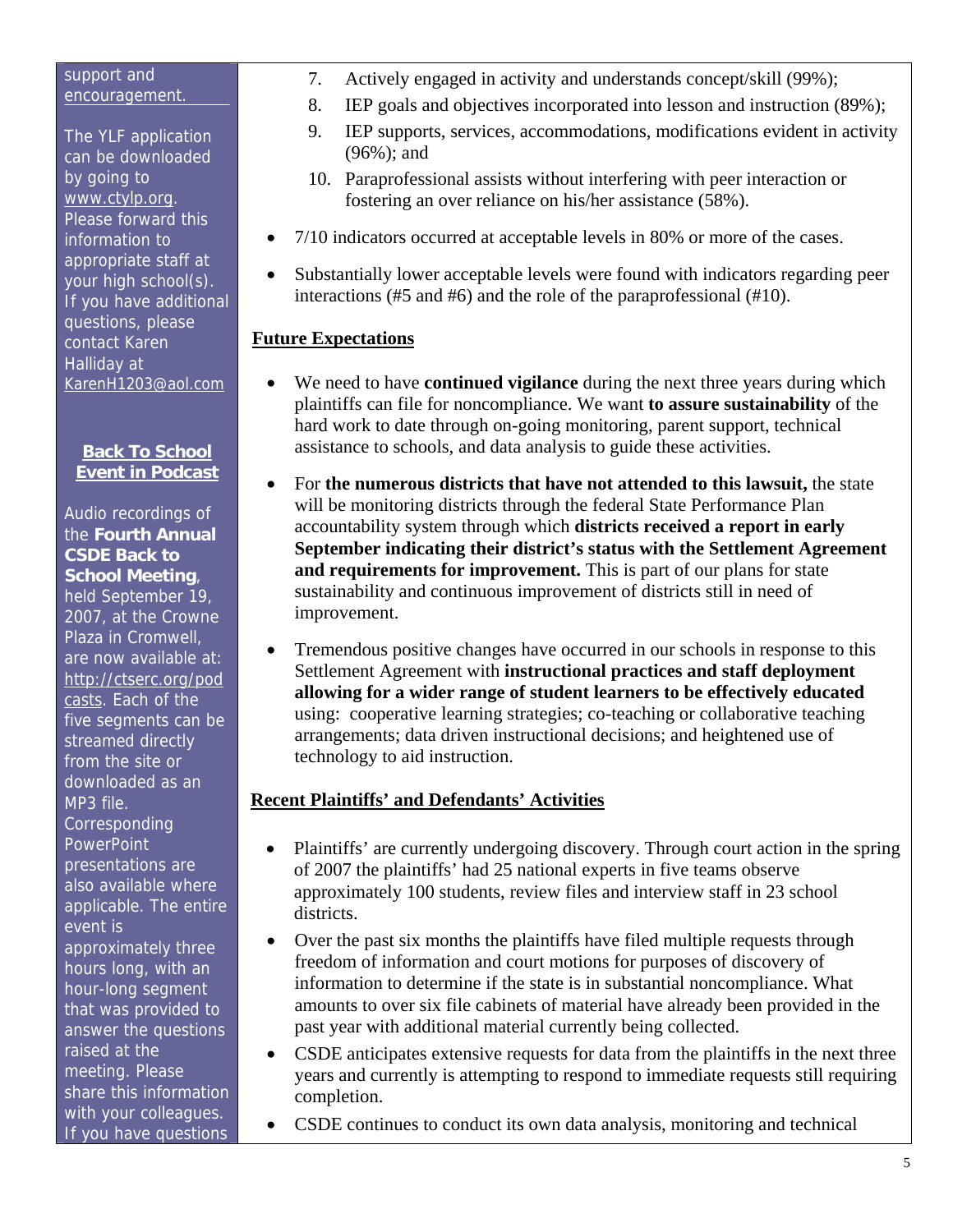regarding the content of the meeting, please feel free to call the consultant associated with the topic of your question or Perri Murdica at (860) 713-6942 or [perri.murdica@ct.gov.](mailto:perri.murdica@ct.gov) If you have technical questions, please contact Greg Glidden at (860) 632-1485, ext. 372 or [glidden@ctserc.org](mailto:glidden@ctserc.org).



Connecticut Birth to Three System 460 Capitol Avenue Hartford, CT 06106 1-800-505-7000 Fax: (860) 571-6853 [www.birth23.org](http://www.birth23.org/)



assistance to assure continued compliance with the agreement.

• The agreement requires the CSDE to cooperate in providing data requested by the plaintiffs' as allowed under state and federal law. The CSDE has received numerous requests this spring and summer requiring extensive, unanticipated amounts of staff's work redirected to complete these activities. Most of these requests from the plaintiffs' (noted above) have statutory timelines for providing the material, creating work stoppage in daily job expectations. Additional support to CSDE staff is being added to assist in responding to these court responses and Settlement Agreement data production requirements as requested by the plaintiffs.

# **Early Childhood Special Education Update**

Maria Synodi, Coordinator

As many school districts know, a re-organization of the Connecticut State Department of Education took place this school year under the leadership of Commissioner Mark McQuillan, the Department's new Commissioner as of April 2007. Many of the changes were driven by the need for greater accountability with a focus on school improvement. Among all the changes, there are a number that involve early childhood and early childhood special education. These changes include:

- Paul Flinter, formerly Chief of the Bureau of Early Childhood, Career and Adult Education is now the Chief of the Bureau of Health/Nutrition, Family Services and Adult Education.
- There is a new stand alone Bureau of Early Childhood at the State Department of Education. This new Bureau of Early Childhood has been established to work directly under the Deputy Commissioner's Office. George Coleman is serving as the Department's Deputy Commissioner.
- Harriet Feldlaufer has been officially appointed as the Chief of the new Bureau of Early Childhood.
- The new Bureau of Early Childhood has been moved from the Department's office in Middletown to the third floor of the Department's central administrative office at 165 Capitol Avenue, Room 300, Hartford, Connecticut.
- Consultants in the Bureau of Early Childhood include Deb Adams, Program Manager for the School Readiness Grant Program for the Priority School Districts and Gerri Rowell, Program Manager for the Competitive School Readiness Grant Program.
- Joyce Staples, formerly the Program Manager for the School Readiness Grant Program for the Priority School Districts, has assumed a new position and is now serving as staff in the Office of Early Childhood Education Cabinet.
- Yemi Oniboku continues her work as Program Manager for the state's Head Start Grant Program and the state's Lab School Grant Program. Yemi is now located in the Bureau of Curriculum and Instruction. Yemi will assist in ensuring that the work of the Bureau of Curriculum and Instruction includes a preschool through Grade 12 focus.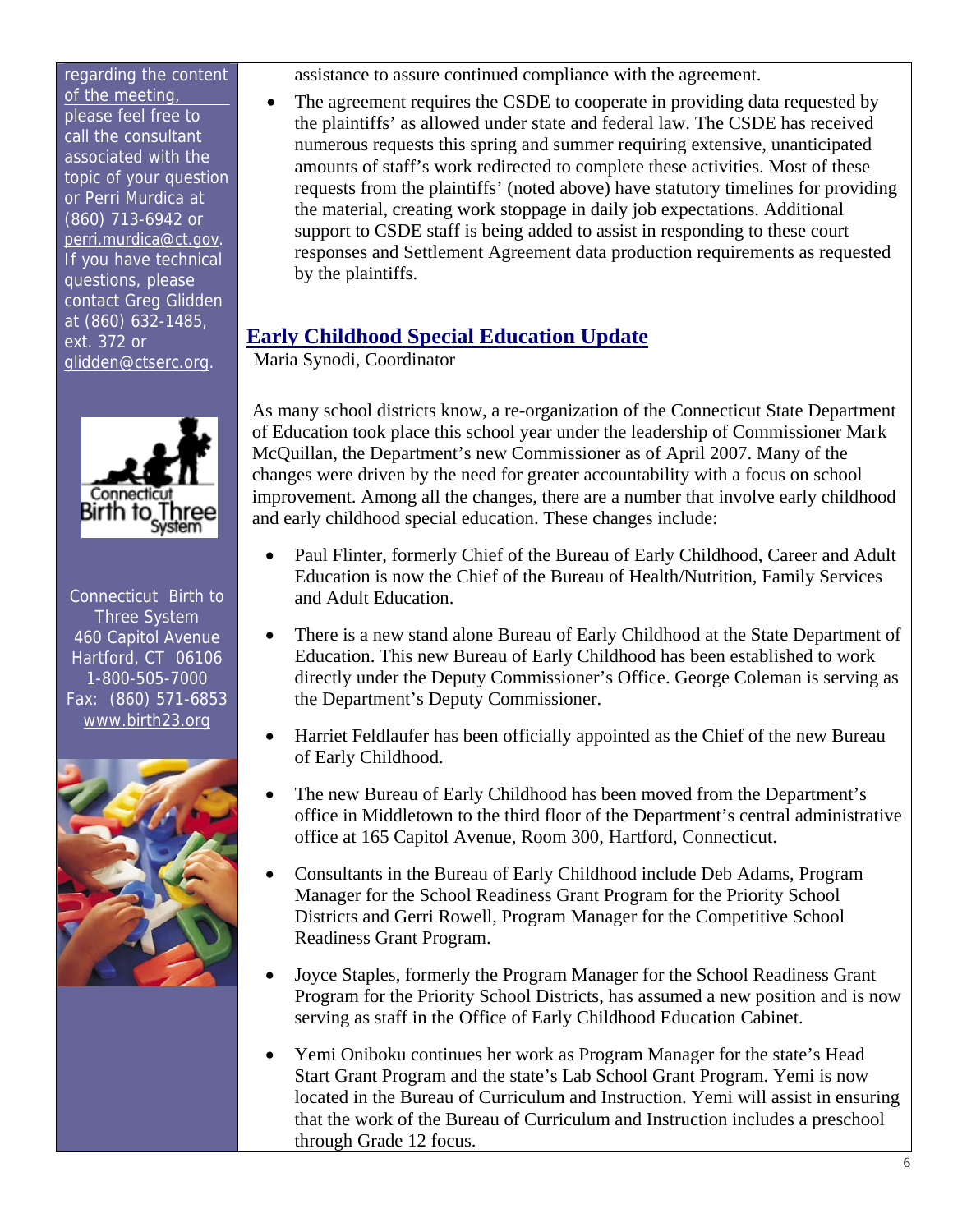Connecticut State Department of Education **Bureau of Early** Childhood

165 Capitol Avenue Room 300 Hartford, CT 06106

**Mailing address:**  P.O. Box 2219 Hartford, CT 06145- 2219

(860) 713-6555 Fax: (860) 713-7021



**BOARD OF EDUCATION** SERVICES FOR THE BLIND

## **STATE OF CONNECTICUT**

**Board of EDUCATION AND SERVICES FOR THE BLIND (BESB)** 

**[184 Windsor Ave](http://www.ct.gov/besb/cwp/view.asp?a=2848&q=331440) [Windsor, CT 06095](http://www.ct.gov/besb/cwp/view.asp?a=2848&q=331440) (860) 602-4000**

> **Fax: (860) 602-4020**

> **TDD: (860) 602-4221**

**e-mail: [besb@po.state.ct.us](mailto:BESB@PO.STATE.CT.US)**

- Michelle Levy has joined the Bureau of Early Childhood this year. Michelle will be working on activities related to ensuring the least restrictive environment (LRE) for preschool children receiving special education and related services and the inclusion of children with disabilities and special needs in early childhood programs. Michelle's work will include three early childhood special education initiatives focused on early childhood programs: (1) National Association for the Education of Young Children (NAEYC) accreditation for programs that serve preschool children with an IEP; (2) Recognition and Response, an RtI model for preschool; and (3) a positive behavioral support project in partnership with the Department of Children and Families (DCF) with a statewide network called the Early Childhood Consultation Partnership.
- Maria Synodi continues to be responsible for the IDEA Early Childhood Special Education Program. Her primary responsibilities include the early childhood indicators on the State Performance Plan (SPP) and Annual Performance Report (APR). She will continue the work related to the Early Childhood Outcome (ECO) data collection and reporting using the Brigance IED-II as well as matters relating to the transition of children from the Connecticut Birth to Three System. Maria now sits in the Bureau of School and District Improvement and has assumed some responsibilities in that Bureau in addition to her early childhood special education work. Some of the new responsibilities include district assessment and improvement activities for those low-performing school districts identified under No Child Left Behind (NCLB).

## **Preschool Special Education and Board of Education Services for the Blind**

The Board of Education Services for the Blind (BESB) and the State Department of Education have worked together to ensure that those children who are blind or visually impaired and eligible for BESB services, have access to those services and supports even if the preschool child does not qualify for special education and related services. BESB's updated policies and procedures for preschool-age children reflect the following:

*The Preschool Education Consultants from BESB will remain involved in the provision of vision related educational and consultation services* (e.g., from early intervention through the Connecticut Birth to Three System) *until the child is enrolled in kindergarten in the school district, unless the school district opts to serve the child directly when the child becomes three years of age (as confirmed through the development of an Individualized Education Program). At the time of school enrollment (or upon the third birthday if applicable), the involvement of BESB-provided Education Consultants is determined by the preference of the school district in which the child is being served.*

*BESB eligible preschool children who turn three, and who are not eligible for an IEP, may continue to receive consultation services from a BESB-provided preschool consultant, with supervisory approval. Low vision services and aids to maintain normal development will also be provided. These children may participate in BESB sponsored events to address the expanded core curriculum.*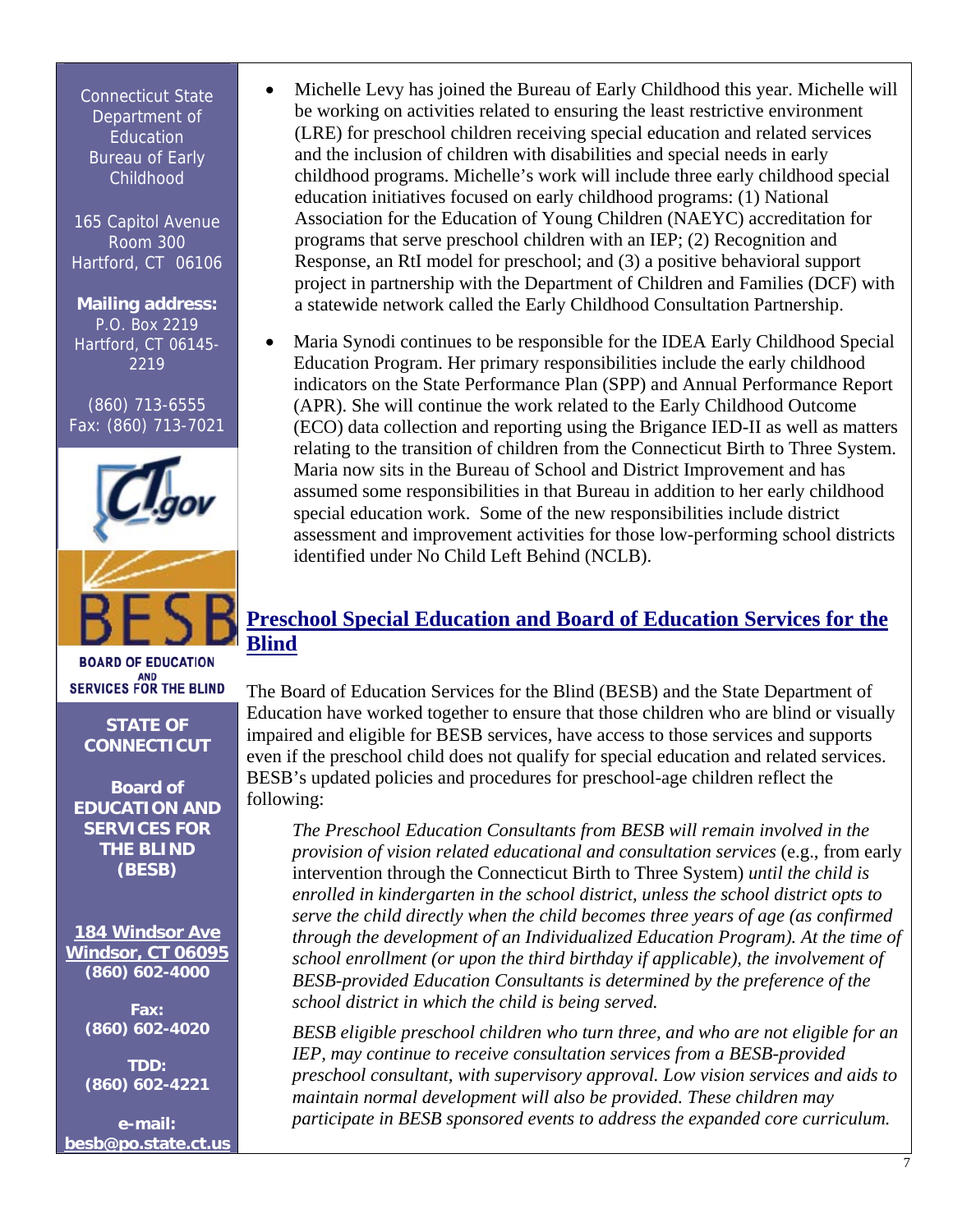# Phila manage age



Servicing South Central Connecticut

350 State StreetNo. Haven, CT 06473

(203) 498-6800 [www.aces.k12.ct.us](http://www.aces.k12.ct.us/) 



Servicing North Central Connecticut

Capitol Region Education Council

111 Charter Oak Ave. Hartford, CT 06106

> (860) 247-2732 [www.crec.org](http://www.crec.org/)



#### Servicing Northeast **Connecticut**

376 Hartford Tnpk. Hampton, CT 06247

(860) 455-0707 www.eastconn.org

*BESB is able to cover the costs of eligible vision related services and items as noted in the Individual Family Service Plan (Birth to age three), Individualized Education Program (age three, four and five) or Individualized Service Plan (Section 504 children), consistent with state fee schedules from approved vendors. Services and items that are not directly related to the visual development of a child may be covered by another public or private agency that has been assigned case coordination responsibilities under the Statewide Birth to Three Program. Parents who desire services and items that are determined by the BESB Education Consultant to not be directly related to the visual development of the child, shall be instructed to contact the case coordinating agency to request those services and items through them. Services provided by BESB to preschool children who are visually impaired or legally blind shall be pre-authorized through the issuance of purchase of service commitments by this agency, and are not directly reimbursable to the school district.* 

School districts are reminded that a "504 plan", which provides reasonable modifications and accommodations that allow an individual child with disabilities to participate in a program or service offered to the general population, is not required for preschool-age children who are not receiving a regular education opportunity through their public school system. There are instances in which a preschool-age child is enrolled in a regular education public school preschool program or a regular education public school sponsored program and in such instances youngsters with special needs and/or disabilities eligible under the provisions of section 504 may be entitled to a "504 plan" that provides the accommodations necessary to allow a child to benefit from the program or service offered by the school district.

I hope this information is helpful. If you have any questions, please contact Maria Synodi, State Department of Education at [maria.synodi@ct.gov](mailto:maria.synodi@ct.gov) or Jeanette Haines, Board of Education Services for the Blind at [jeanette.haines@po.state.ct.us](mailto:jeanette.haines@po.state.ct.us).

# **Reporting Requirements for Seclusion/Physical Restraint Injuries for RESCs and APSEPs:**

Please be reminded that each Regional Education Service Center (RESC), and each Approved Private Special Education Program (APSEP), facility or institution which provides special education services on behalf of a local or regional board of education, must report to the State Department of Education any incident in which the use of physical restraint or seclusion results in physical injury to a student. This written report must include:

- 1. The name of the student;
- 2. The nature of the emergency that necessitated the use of the restraint or seclusion;
- 3. A description of the restraint or seclusion; and
- 4. A description of the injury to the student.

The report should be forwarded, within two business days of the incident, to Patricia Staszko-Kozik, Education Consultant, in the Bureau of Special Education at [patricia.staszko-kozik@ct.gov](mailto:patricia.staszko-kozik@ct.gov) or mailed to her at P.O. Box 2219, Room 369, Hartford, CT 06145-2219.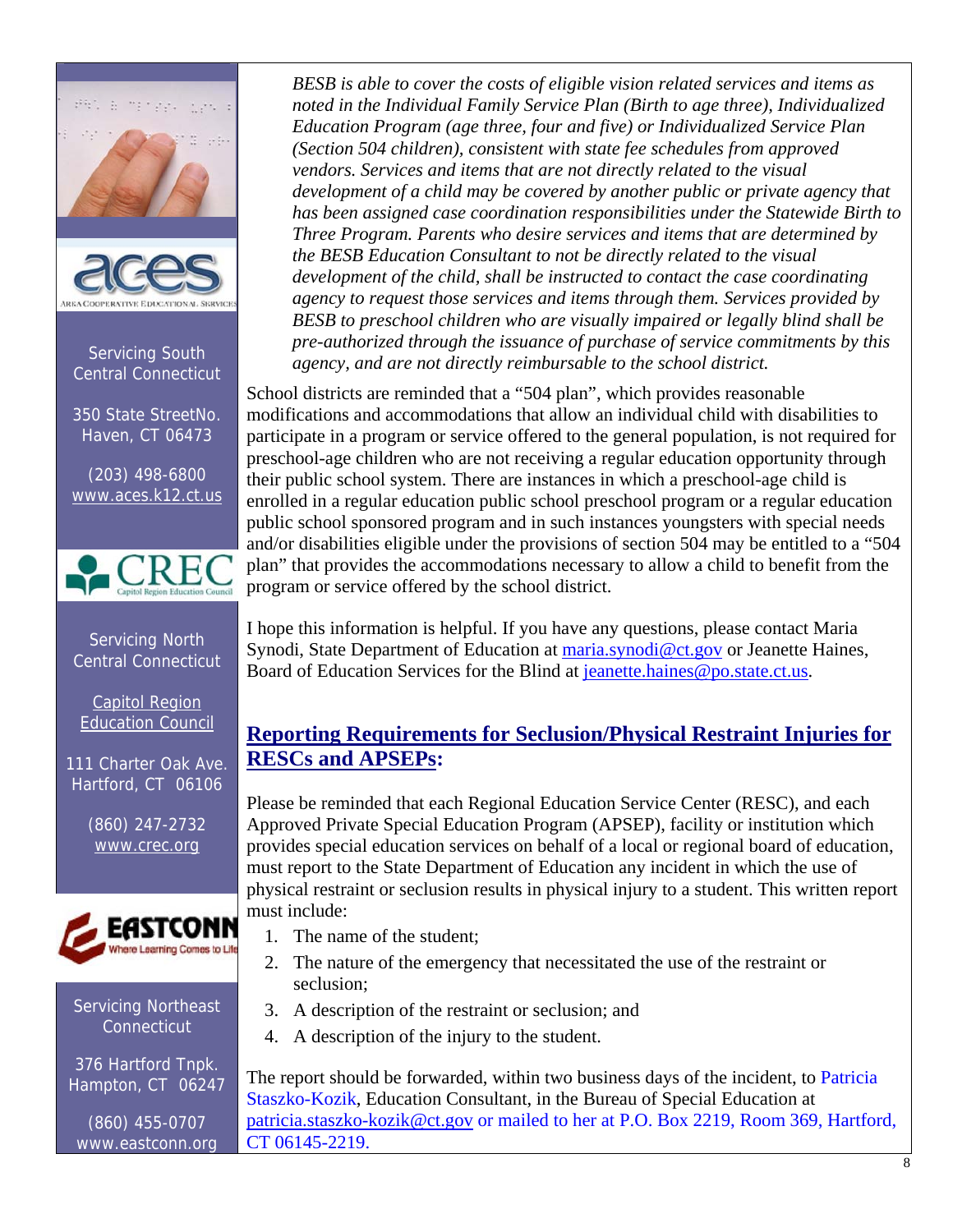

Servicing Southeast **Connecticut** 

44 Hatchetts Hill Rd. Old Lyme, CT 06371

(860) 434-4800 [www.learn.k12.ct.us](http://www.learn.k12.ct.us/)



# **COOPERATIVE EDUCATIONAL**  $S$  ERVICES

Servicing Southwest **Connecticut** 

40 Lindeman Drive Trumbull, CT 06611

(203) 365-8800 [www.ces.k12.ct.us](http://www.ces.k12.ct.us/)  Please note that in the event that a report contains information regarding a serious injury or death, the Bureau will share the information with the Office of Protection and Advocacy for Persons with Disabilities and, if appropriate, with the Office of the Child Advocate. In the event that a report does not contain all required information, the Bureau will share the incomplete report with the Office of Protection and Advocacy for Persons with Disabilities rather than inadvertently delay the work of that agency.

With regard to a definition of "serious injury," the Department is using the same definition that is currently being used by the Department of Children and Families. Specifically, "serious injury shall mean any physical harm, injury, or damage requiring the intervention of a physician or licensed medical professional, utilizing medical procedures more intensive than first aid treatment, including but not limited to: treatment in an emergency room; sutures; fractures; head traumas of a concussion level or greater; or admission to a general hospital for the treatment of a serious injury. This would also include severe, multiple contusions; bruises and abrasions; and a loss of consciousness requiring examination by a licensed medical practitioner. It would also apply to injuries as a result of the use of seclusion or restraints or while a person is going into or out of seclusion or restraint."

Please call Ms. Staszko-Kozik at (860) 713-6917 if you have any questions regarding this matter.

# **Transition Updates**

## 1. **On-Site Secondary Transition Training**

Over the past two years, the Department has collected information regarding the number of students age 16 and older who have secondary transition goals and objectives. This information, otherwise known as Indicator #13, is a compliance requirement for the State Performance Plan and the target goal is 100%. The Office of Special Education Programs (OSEP) has requested that in addition to this data, states review Individual Education Plan (IEP) transition goals and objectives to ensure that they are assisting students to reach their postsecondary goals. To this end, the Bureau of Special Education has designed an on-site training on secondary transition that was launched with selected districts during the fall of the 2007-08 school year.

A secondary transition team, including but not limited to the State Transition Coordinator, SERC consultants, and Transition Task Force Members, will: schedule a one-day visit in selected districts to review a sampling of transition student IEPs, interview students, explore the continuum of available transition services, and discuss related professional development. A team of district personnel (e.g., special education director, transition specialist, special education teacher(s), guidance counselor, building administrator, school psychologist) will work together with the secondary transition team to review the comprehensiveness of the transition goals, objectives, and services in each student's IEP. If you would like to volunteer to have this on-site training regarding secondary transition in your district or if you have additional questions, please contact Dr. Patricia Anderson at (860) 713-6923 or [patricia.anderson@ct.gov.](mailto:patricia.anderson@ct.gov)